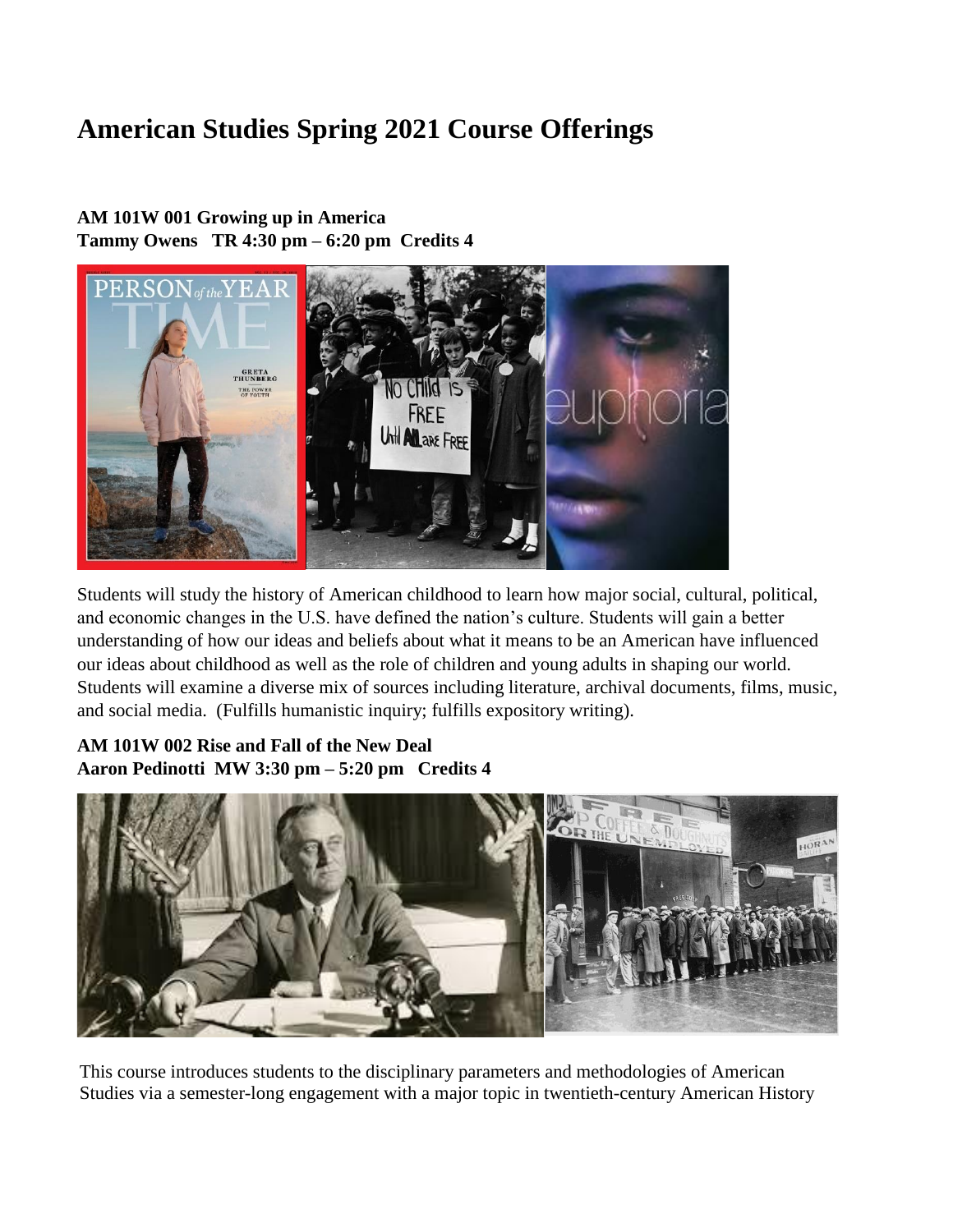that has recently begun to loom large in contemporary public discourses: the set of Depression Era Federal Government programs and reforms known as the New Deal. Throughout the course, the New Deal will serve as a practice object for applying the concepts, models, and empirical methods of American Studies to the understanding of historical topics. Students will learn about basic approaches within the field, apply them to the analysis of the New Deal, and in so doing, acquire skills that can be used in the analysis of other historical eras as well as contemporary culture. In addition to learning about the history, governing philosophies, and economic ideas that informed the New Deal programs, students will learn about the complex ways that the New Deal has functioned as a marker of historical memory and a contentious political signifier in the decades since its occurrence.

#### **AM 221 001 Methods and Approaches Beck Krefting WF 8:20 am – 10:10 am credits 4**



An Introduction to American studies scholarship, methodologies, and approaches to thestudyofsocietyand culture in the United States. Course materials include "classics" in American studies as well as the most recent scholarship: the "myth and symbol" school, the culture concept, psychoanalytic methodologies, new literary and feminist critiques, material culture and oral history resources, mass and popular culture analyses, with attention to issues of race, gender, class, and ethnicity throughout. The intent of the course is to offer students a variety of opportunities to sharpen their analytical, research, and writing skills from interdisciplinary and historiographic perspectives. Required of majors and minors in their sophomore or junior years.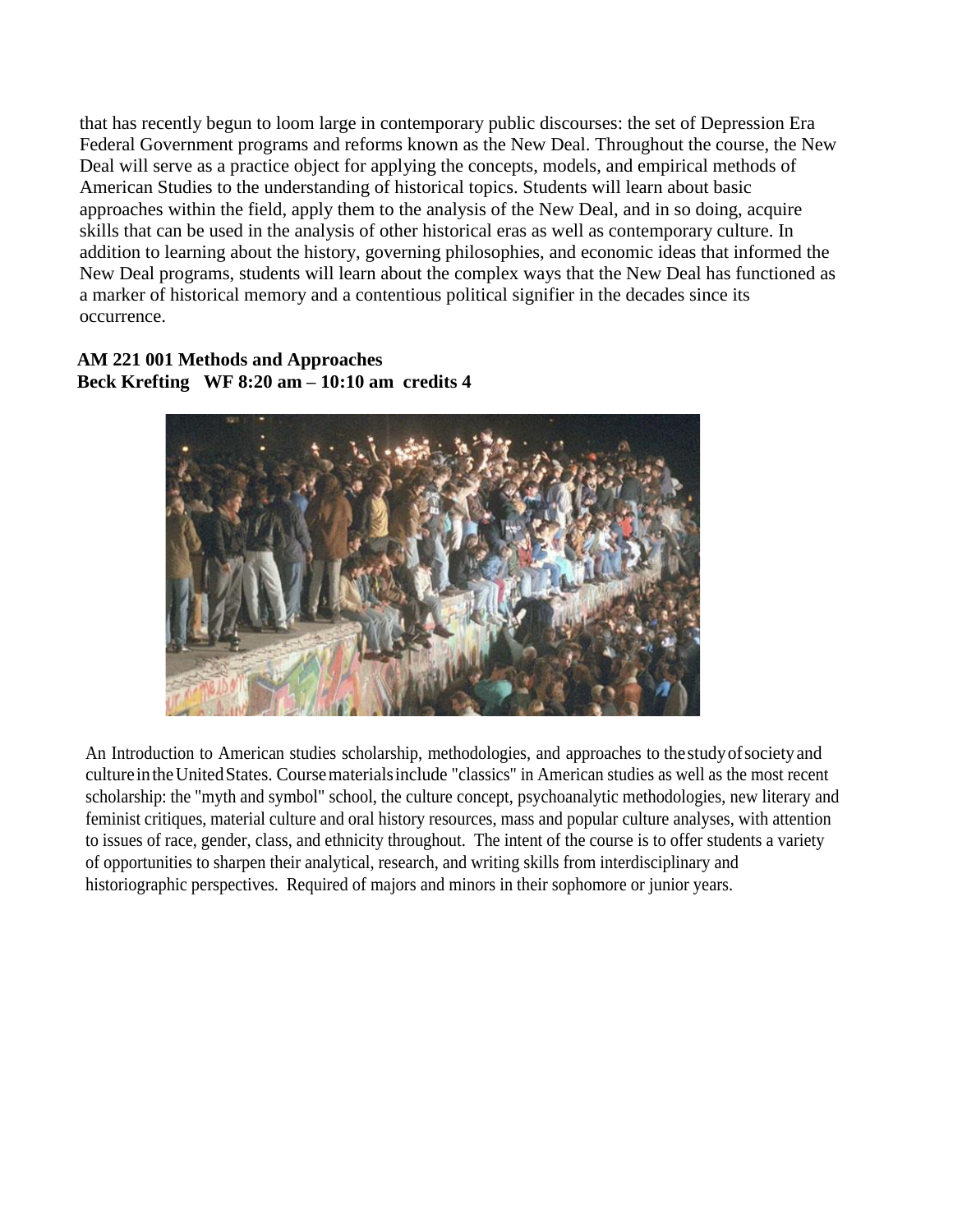

#### **AM 261C 001 Gaming in American Culture Aaron Pedinotti T 6:10 pm – 8:55 pm credits 3**



This course explores the multivalent significance of video gaming to American society and examines the many ways in which the diverse forms of gamic praxes have been represented in American culture. Taking an interdisciplinary approach, it examines gaming as a set of socio-cultural practices with profound resonances and effects in American life. Culturally oriented portions of the course focus on representations of gaming in films, television shows, genre fiction, and in games themselves. Other portions focus on the intertwinement of gaming with broader social, political, and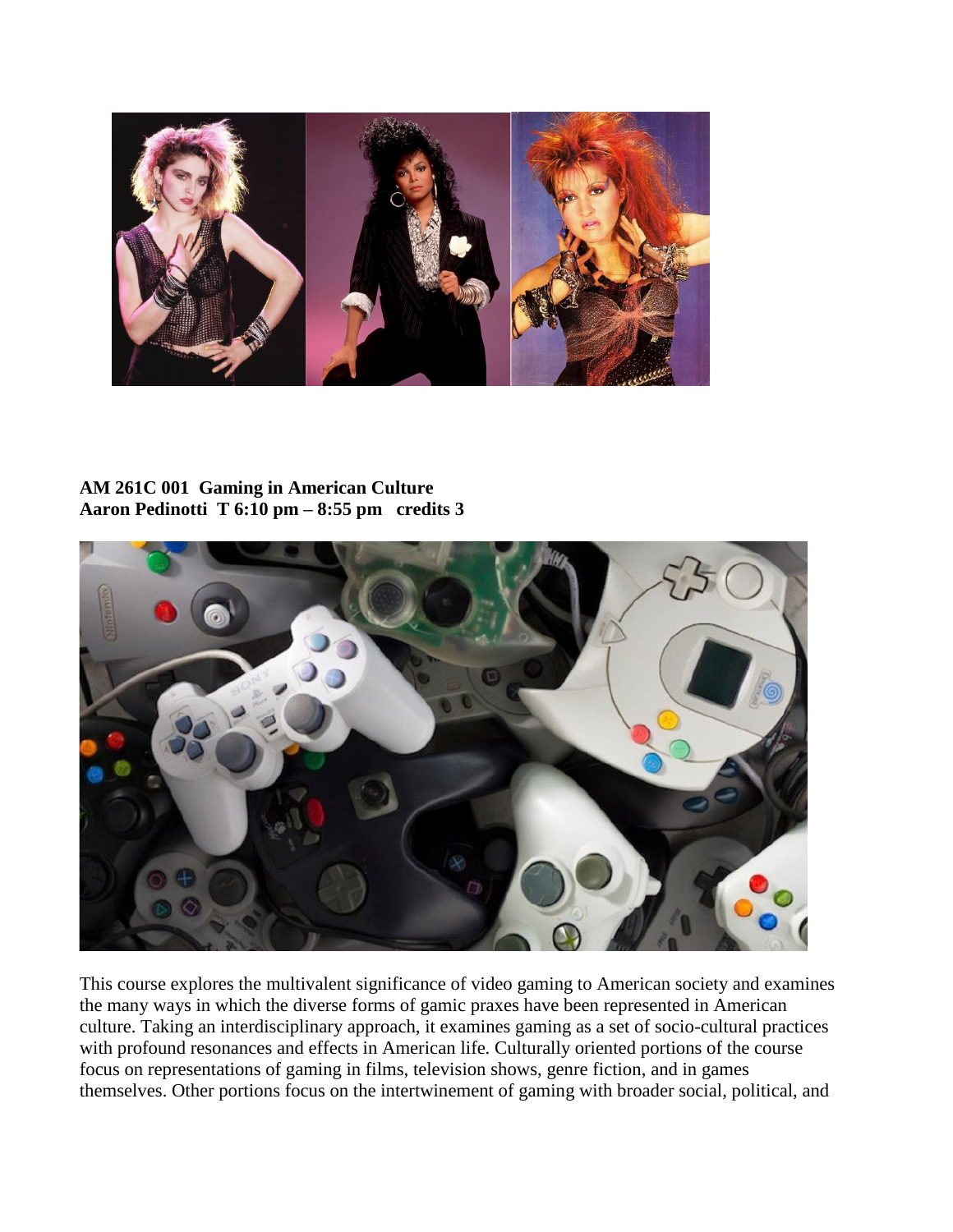economic issues. These include questions of ethnic, racial, and gender representation and diversity in games; the relationship of game industries and online worlds to America's place in the global economy; the historical roles of gamic practices in US military planning and technological development; the increasing influence of online game communities and fan cultures in mainstream society; debates and moral panics over violence in games; and the potential role of games as educational, journalistic and persuasive technologies. Game genres studied in the course include console and pc-based videogames, war and strategy games, tabletop and massive multiplayer online RPGS, and virtual reality games. Readings include theoretical texts, game studies literature, historical accounts of video gaming's emergence and development, and cultural and ethnographic studies of American gaming. Evaluation is based on reading responses, participation, and papers. Some experiential engagement with gaming is also a part of the curriculum.

#### **AM 261D 001 Holocaust and American Culture Daniel Nathan TR 9:10 am – 11:00 am credits 4**



This course has two emphases. The first third will focus on what Americans knew about the Nazis' genocidal policies in the 1930s and 1940s, how and when they knew it, and why the U.S. government and Jewish leaders were mostly ineffective in halting or mitigating the murder of some six million European Jews (among others). It will also consider the initial American reaction to learning about the Nazi death camps in 1945.The remaining two-thirds of the course will employ an interdisciplinary methodology to critique and put in context a variety of texts-films (documentary and feature), a TV series, graphic non-fiction, museums-created by and for Americans that have represented the Shoah ("the catastrophe"). The course will engage issues related to power and justice. It will probe the ways in which those in power in the United States did less than they could or might have done to save thousands of European Jews. It will also consider the power of popular culture to teach people lessons about the past and social justice. Ultimately, the class is about the power of remembering and representing the past, and the perils and possibilities that are part of those processes.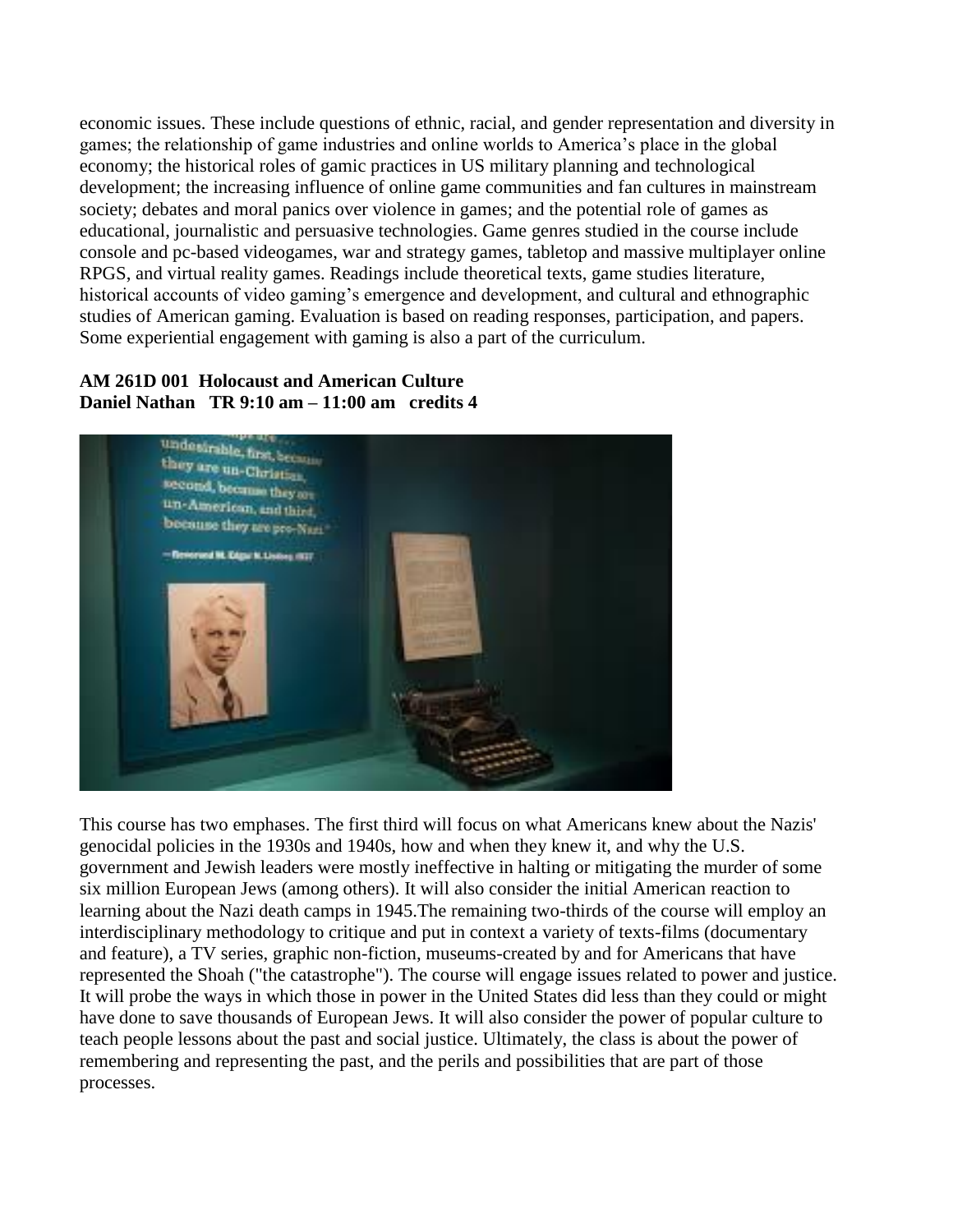#### **AM 351D 001 Black Feminist Thought Tammy Owens M 6:00 pm – 8:45 pm credits 4**



Black Feminist Thought - Examines the development and materialization of Black feminist thoughts within historical, social, political, and cultural contexts. Interdisciplinary in focus, it surveys feminist politics and theories through films, popular culture, manifestos, literary texts, archives, and theoretical and historical essays. In addition, the course will address how the concepts of black feminism and black womanhood overlap and diverge in accordance with the modes of representation used to articulate them.

#### **AM 351D 002 The Funny Thing About History Beck Krefting W 21:10 pm – 5:00 pm credits 4**



This course focuses on the historiography of stand-up comedy or the study of historical writings about stand-up spanning from the mid-twentieth century to the present. We will critically examine how the history of stand-up comedy has been told--who gets to write it, which comics get remembered, how such histories are gendered and raced, and the politics of editing. Students will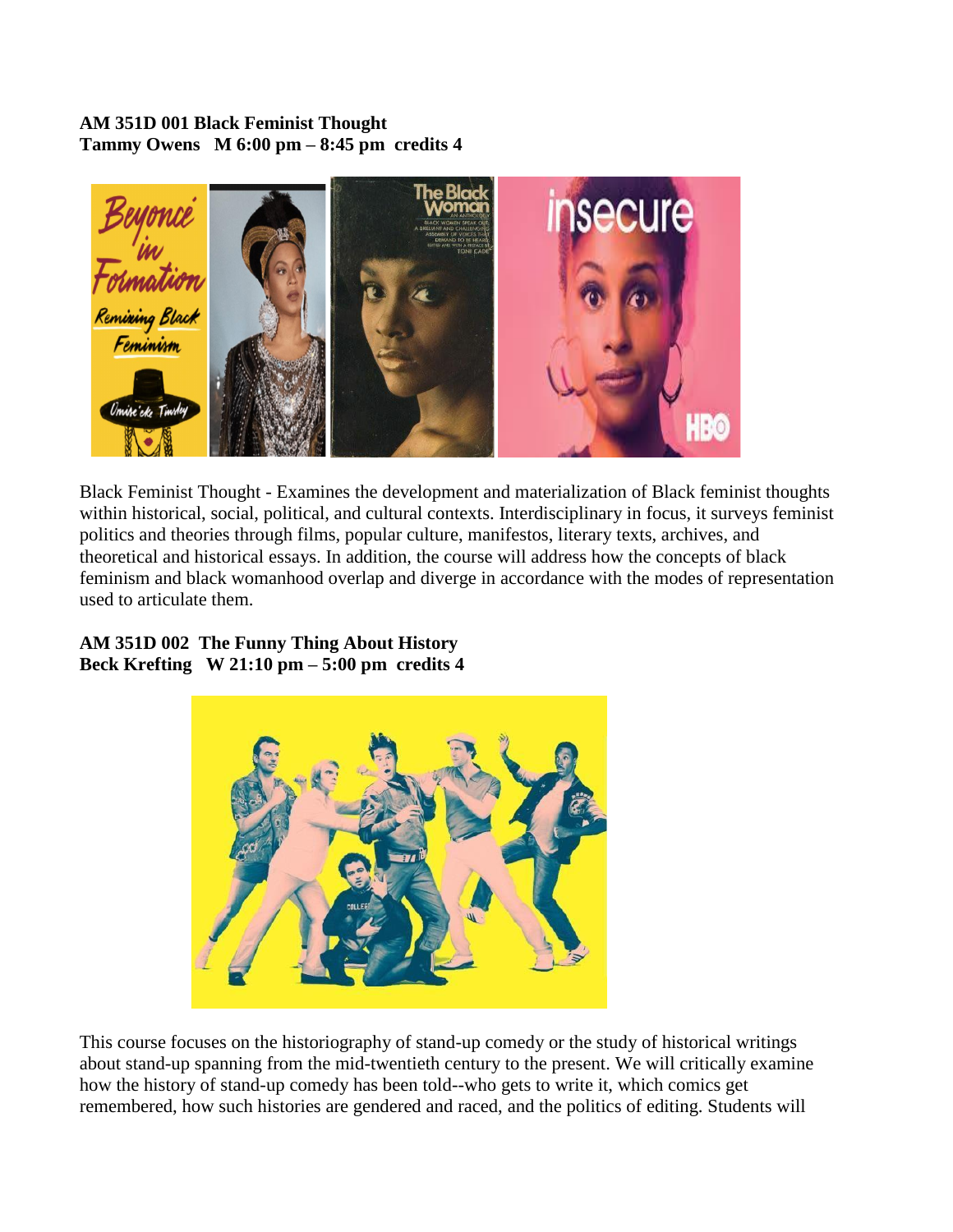conduct original research to re-write the history of stand-up in particular periods with a focus on the following forces shaping comedy: clubs/venues, the economy, gender politics, comedy styles, racial/ethnic humor, technologies, and audience.



**AM 356 001 Sports Cinema Jeffrey Segrave TR 11:30 am – 12:50 pm & S 6pm-9pm credits 4**



This class puts in context and critiques feature films and documentaries about sports to understand and appreciate—aesthetically, historically, culturally—a wide variety of experiences and issues. The course is also intended to enhance visual literacy, and thus students will assess the films *as films*, which have their own codes and conventions. As one would expect, most of the films we will study were made and set in the United States. A notable exception is Leni Riefenstahl's *Olympia* (1938), which chronicles and celebrates the 1936 Berlin Olympic games. We will screen several "classic" sport films—among them, *Knute Rockne—All American* (1940), *Raging Bull* (1980), and *Hoop Dreams* (1994). After spring break, we will pair a Hollywood feature film with a related documentary: so, for example, Ken Carlson's *Go Tigers!* (2001), which is about high school football in Massillon, Ohio, will be paired with Peter Berg's *Friday Night Lights* (2004). The point is *not* to suggest that documentaries provide a more accurate version of sporting reality; rather, it is to consider what different kinds of visual texts, grammars, and discourses do well (and poorly) and how they interact with and enhance one another. Students are required to attend a weekly evening film screening.

## **AM 362 001 American Autobiography Daniel Nathan WF 10:30 am – 11:50 am credits 3**